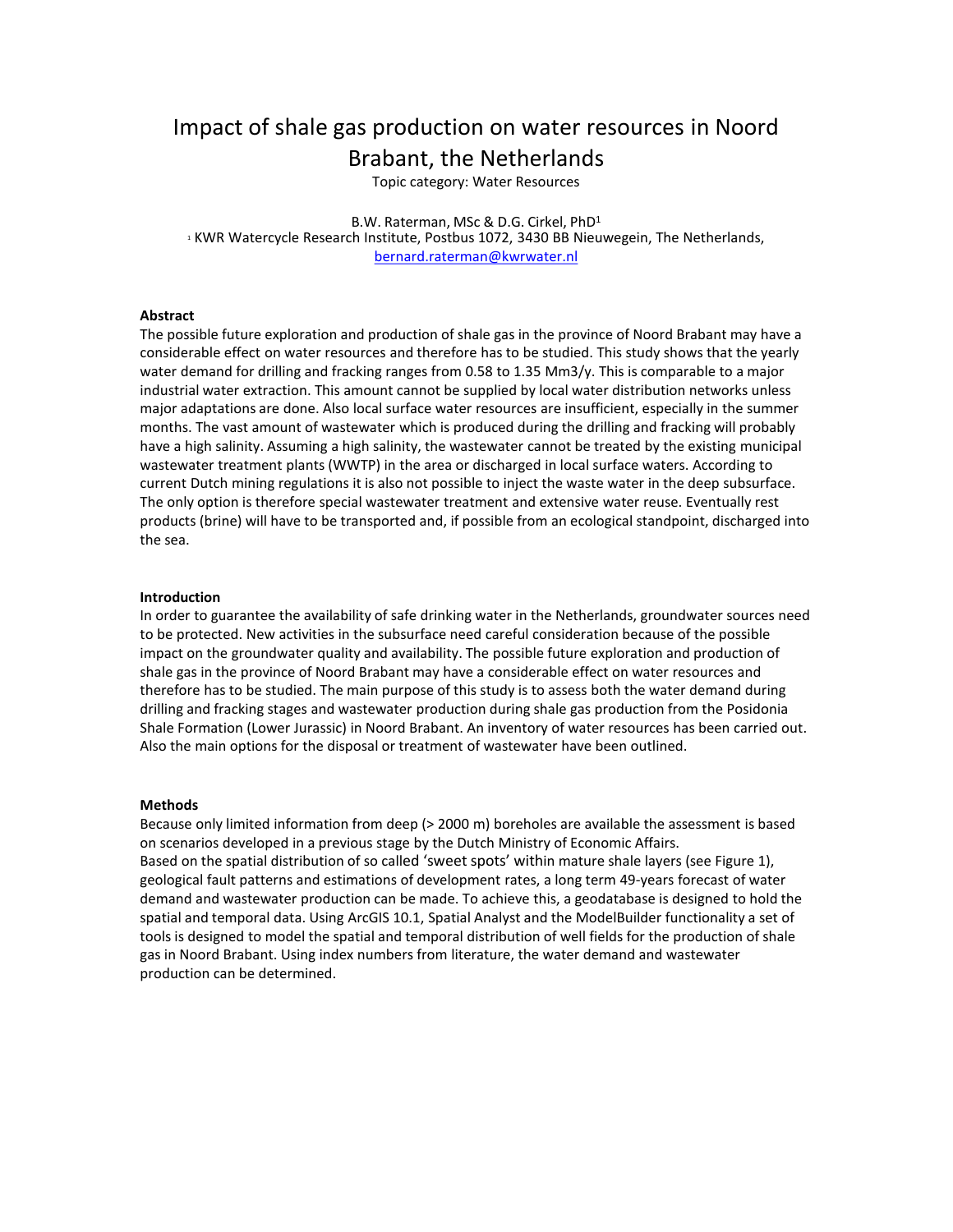

*Figure 1 Maturity and depth of the Posidonia Shale Formation in the Province of Noord Brabant in The Netherlands (van Bergen et.al. 2013).* 

The inventory of water resources is based on recent information from both the local water company Brabant Water, local water boards and the province of Noord Brabant. Options for wastewater disposal or treatment are drawn from literature.

# **Results**

The results are clearly presented in the form of maps, graphs and video animations in ArcGIS showing the development on a yearly basis over a period of 49 years. The results of the study show that the water demand is only a small portion (0.39%) of the total yearly drinking water production in the study area and is comparable to the yearly abstraction of a large industrial water user.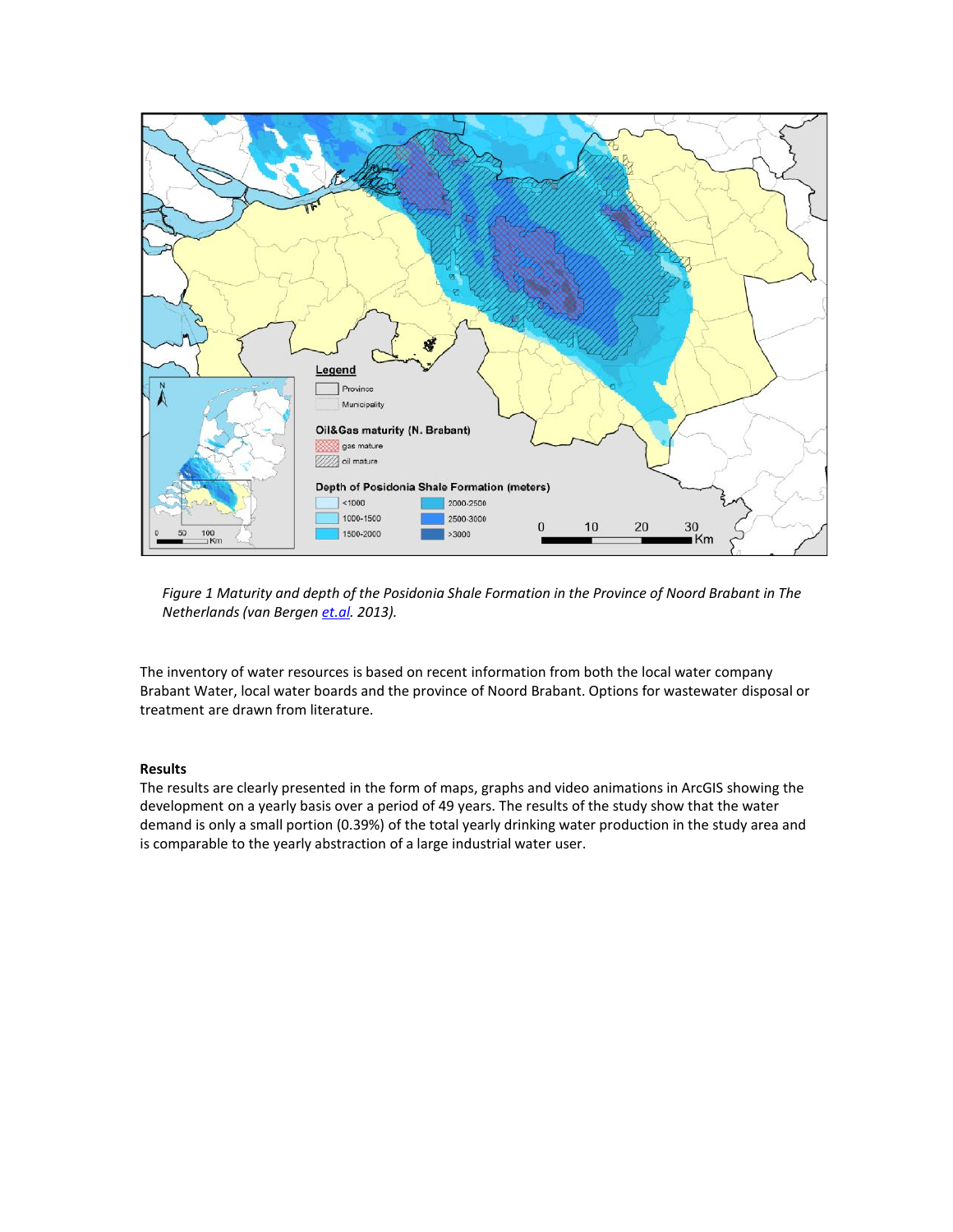



*Figure 2 Water demand during the development of production sites of shale gas in the first period (top, year 0 – 16 ) and second period (bottom, year 17-33).* 

The 49-years forecast for water demand is based on the up scaling of earlier studies by Halliburton (2011) and Godderij et al. (2014). In the first 33 years, shale gas production sites will be developed by drilling and fracking. From year 1 through 16 the water demand is approximately 1.35Mm<sup>3</sup> per year. From year 17 through 33 the water demand will be less, 0.58 Mm<sup>3</sup> per year (see Figure 2). The water demand has been compared to the regional water resources, i.e. drinking water from groundwater sources, surface water and WWTP effluent (Figure 3). During winter surface water is available but in the summer this will be insufficient. Due to the effects of climate change it is projected that there will even be more frequent and intensive shortages of surface water in the future. Because of the dense drinking water distribution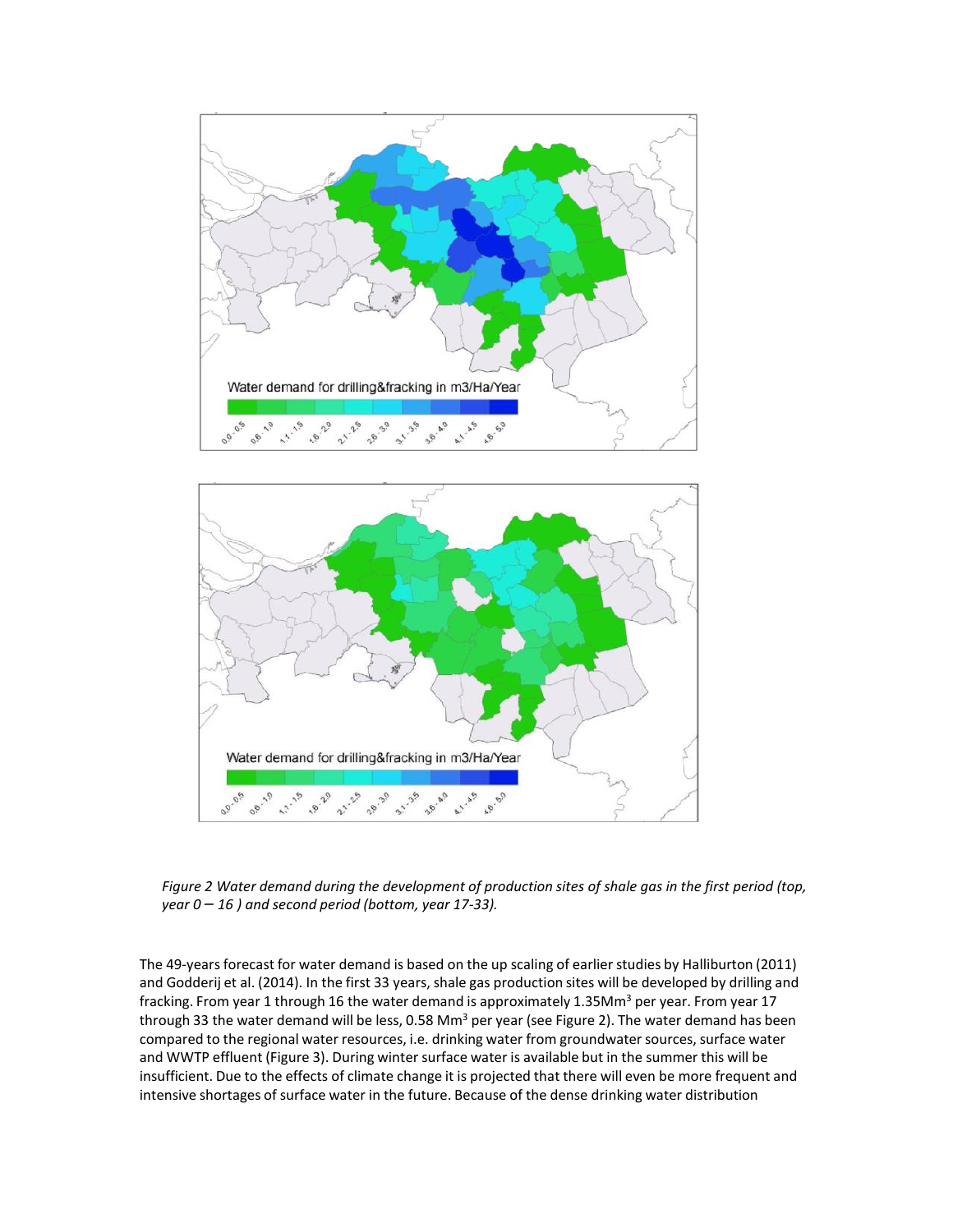network, this water source may be appealing to oil and gas companies. However, this study shows that drinking water supply cannot be guaranteed during high peak demands. Also in most of the foreseen shale gas production areas the sustainable capacity of the groundwater abstraction plants is insufficient.



*Figure 3 Potential water shortages (light red) per municipality in m3/year during the first development period (year 0-16)*

During and after development of the production sites solid and liquid waste will be produced. The total amount of drill cuttings is estimated at 340.000 to 460.000 m3. This solid waste needs to be transported, treated and reused if possible. However, some of the cuttings may contain radioactive material or heavy metals limiting the possibilities of reuse.

After fracking a part of the used water flows back to the surface (Lutz et al., 2013). This part is estimated at 15% which amounts to 1.45 Mm<sup>3</sup> during the total construction period in the first 33 years. Depending on the type of fracking technique this amount may be higher, 4.35 Mm<sup>3</sup> in case of a 'slick water' fluid instead of a viscous fluid. Along with the produced gas or oil so called formation water will be produced from the shale. Based on assumptions made by the Dutch Ministry of Economic Affairs (Godderij et al., 2014 and Halliburton, 2011) we estimate a total of 3.6 Mm<sup>3</sup> of formation water during the whole production period of 49 years, see figures 4 and 5 (Cirkel et al., 2014). However, a comparison with actual figures from Pennsylvania shale gas wells (Lutz et al., 2013) indicates that this amount may be higher, up to 34.2 Mm<sup>3</sup> in the same period.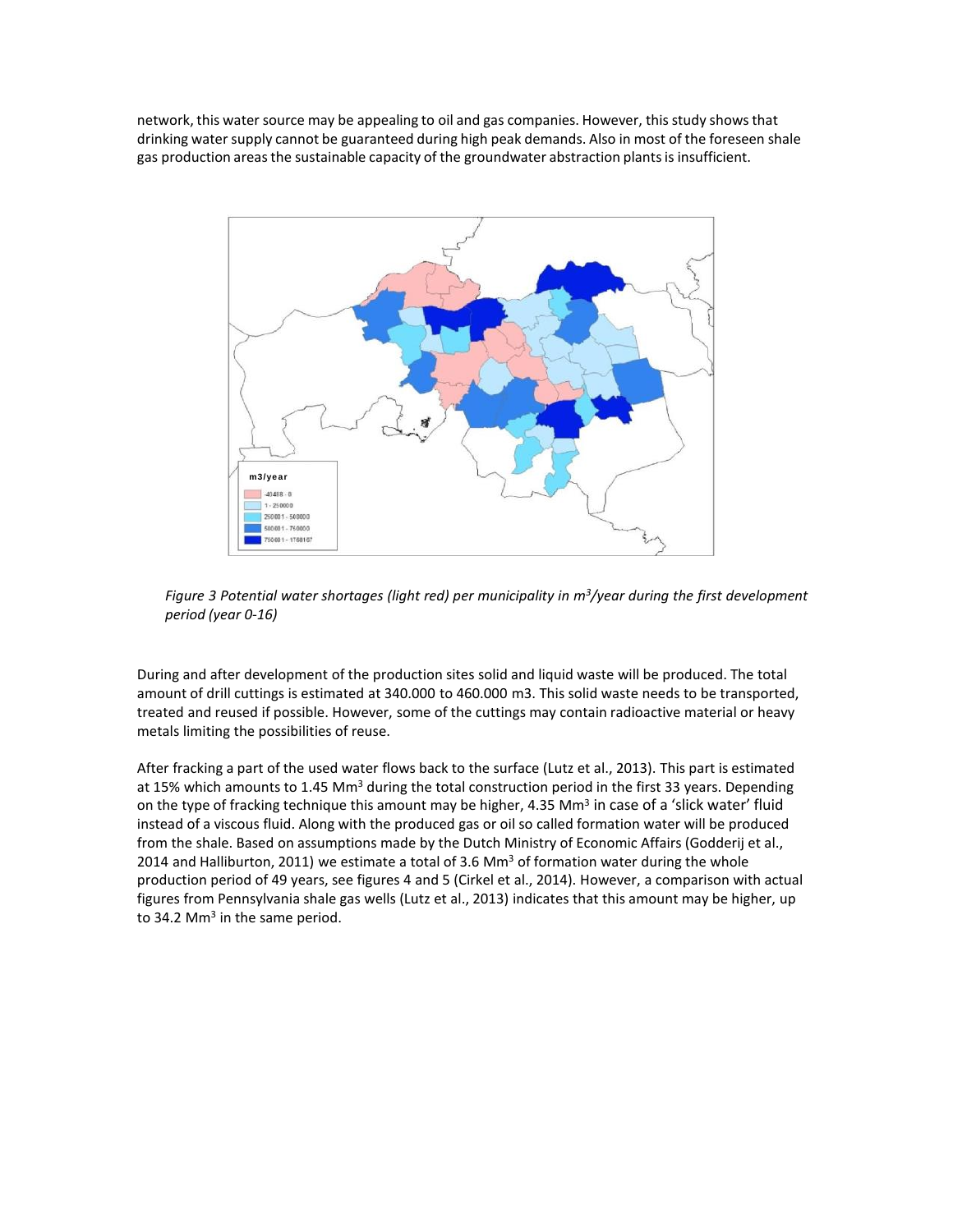

*Figure 4 Waste water production at full scale shale gas production in Noord Brabant.* 



*Figure 5 Waste water production (flowback + produced formation water) during year 15 of shale gas development.*

The discharge of flowback and formation water in surface waters or treatment by WWTP's is not feasible from an ecological perspective and due to management regulations of the WWTP's. The main concern is the high salinity which is estimated at 55-70 g/l (Verweij, 2003). Deep injection in the subsurface is also not possible due to regulations and possible risks of induced seismicity and leakage. Through new